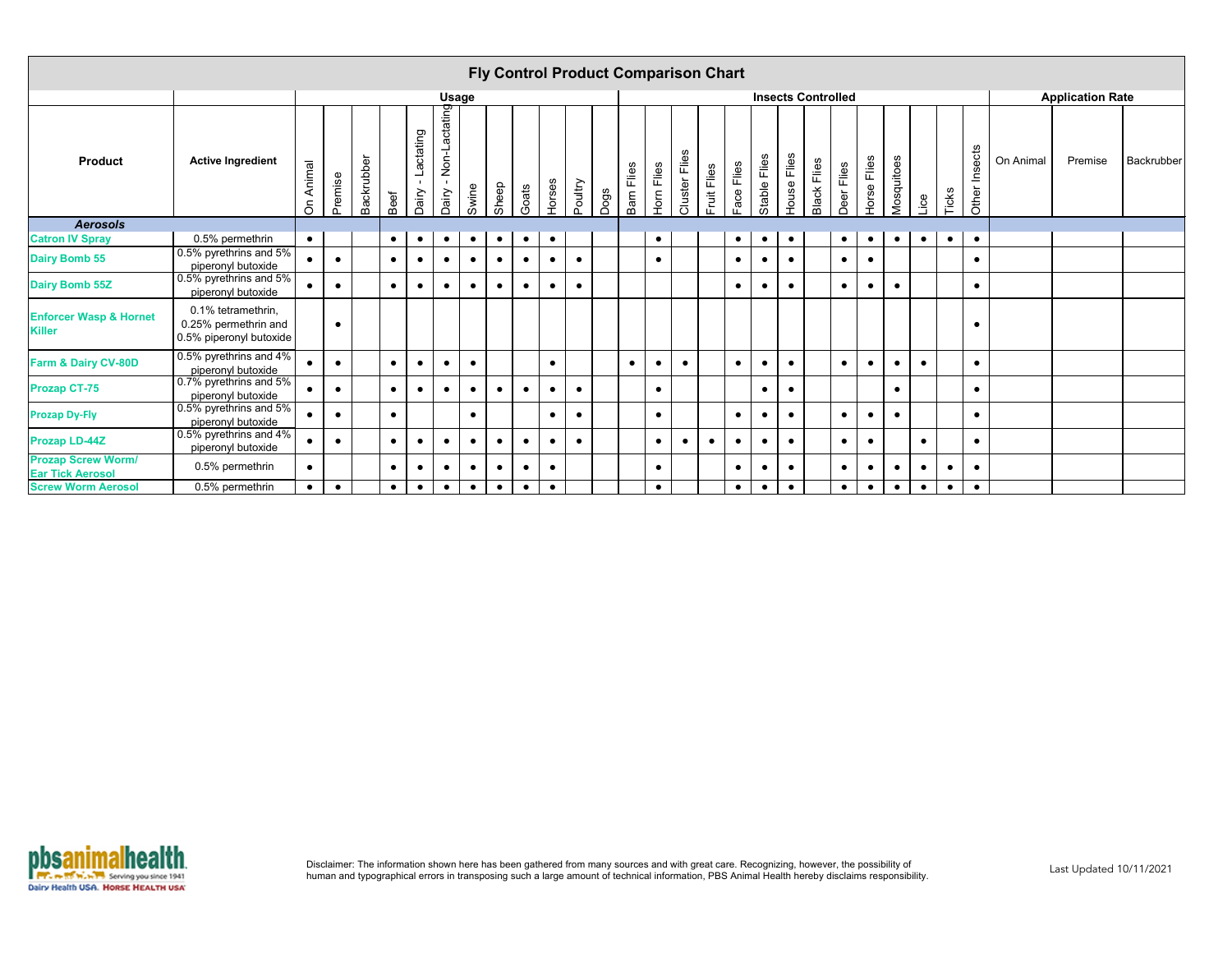|                                               |                                                               |           |           |            |           |                   |                                        |           |           |           |           |           |             |            |            |               | <b>Fly Control Product Comparison Chart</b> |            |              |             |                           |            |             |            |           |           |               |                                                         |                         |            |
|-----------------------------------------------|---------------------------------------------------------------|-----------|-----------|------------|-----------|-------------------|----------------------------------------|-----------|-----------|-----------|-----------|-----------|-------------|------------|------------|---------------|---------------------------------------------|------------|--------------|-------------|---------------------------|------------|-------------|------------|-----------|-----------|---------------|---------------------------------------------------------|-------------------------|------------|
|                                               |                                                               |           |           |            |           |                   | <b>Usage</b>                           |           |           |           |           |           |             |            |            |               |                                             |            |              |             | <b>Insects Controlled</b> |            |             |            |           |           |               |                                                         | <b>Application Rate</b> |            |
| <b>Product</b>                                | <b>Active Ingredient</b>                                      | On Animal | Premise   | Backrubber | Beef      | Dairy - Lactating | Non-Lactating<br>$\mathbf{I}$<br>Dairy | Swine     | Sheep     | Goats     | Horses    | Poultry   | <b>Pogs</b> | Barn Flies | Horn Flies | Cluster Flies | Fruit Flies                                 | Face Flies | Stable Flies | House Flies | <b>Black Flies</b>        | Deer Flies | Horse Flies | Mosquitoes | Lice      | Ticks     | Other Insects | On Animal                                               | Premise                 | Backrubber |
| <b>Dusts</b>                                  |                                                               |           |           |            |           |                   |                                        |           |           |           |           |           |             |            |            |               |                                             |            |              |             |                           |            |             |            |           |           |               |                                                         |                         |            |
| <b>Co-Ral 1% Livestock</b><br><b>Dust Kit</b> | 1% coumaphos                                                  | $\bullet$ |           |            | $\bullet$ | $\bullet$         | $\bullet$                              | $\bullet$ |           |           |           |           |             |            | $\bullet$  |               |                                             | $\bullet$  |              |             |                           |            |             |            | $\bullet$ |           |               | See Label for<br><b>Directions</b>                      |                         |            |
| <b>ProZap Dust Bag Refill</b>                 | 0.25% permethrin                                              | $\bullet$ |           |            | $\bullet$ | $\bullet$         | $\bullet$                              | $\bullet$ |           |           | $\bullet$ |           | $\bullet$   |            | $\bullet$  |               |                                             | $\bullet$  |              |             |                           |            |             |            | $\bullet$ | $\bullet$ | $\bullet$     | See Label for<br><b>Directions</b>                      |                         |            |
| <b>Prozap Insectrin Dust</b>                  | 0.25% permethrin                                              | $\bullet$ |           |            | $\bullet$ | $\bullet$         | $\bullet$                              | $\bullet$ |           |           | $\bullet$ |           | $\bullet$   |            | $\bullet$  |               |                                             | $\bullet$  |              |             |                           |            |             |            | $\bullet$ |           | $\bullet$     | See Label for<br>Directions                             |                         |            |
| <b>PYthon Dust Bag Refill</b>                 | 0.075%<br>zetacypermethrin and<br>0.15% piperonyl<br>butoxide | $\bullet$ |           |            | $\bullet$ | $\bullet$         | $\bullet$                              |           | $\bullet$ | $\bullet$ | $\bullet$ |           |             |            | $\bullet$  |               |                                             | $\bullet$  | $\bullet$    |             |                           |            |             |            | $\bullet$ | $\bullet$ | $\bullet$     | See Label for<br>Directions                             |                         |            |
| <b>PYthon Insecticide Dust</b>                | 0.075%<br>zetacypermethrin and<br>0.15% piperonyl<br>butoxide | $\bullet$ |           |            | $\bullet$ | $\bullet$         | $\bullet$                              |           | $\bullet$ | $\bullet$ | $\bullet$ |           |             |            | $\bullet$  |               |                                             | $\bullet$  | $\bullet$    |             |                           |            |             |            | $\bullet$ | $\bullet$ | $\bullet$     | 2 oz<br>per animal                                      |                         |            |
| <b>Revenge Dust-On</b>                        | 0.25% permethrin                                              | $\bullet$ | $\bullet$ |            | $\bullet$ | $\bullet$         | $\bullet$                              | $\bullet$ |           |           | $\bullet$ | $\bullet$ | $\bullet$   |            | $\bullet$  |               |                                             | $\bullet$  |              |             |                           |            |             | $\bullet$  | $\bullet$ | $\bullet$ | $\bullet$     | 2 oz per<br>animal by<br>shaker<br>(Cattle &<br>Horses) |                         |            |
| <b>Feed Throughs</b>                          |                                                               |           |           |            |           |                   |                                        |           |           |           |           |           |             |            |            |               |                                             |            |              |             |                           |            |             |            |           |           |               |                                                         |                         |            |
| <b>Bug Check Feed Thru</b>                    | chemical-free                                                 |           |           |            | $\bullet$ | $\bullet$         | $\bullet$                              |           | $\bullet$ | $\bullet$ | $\bullet$ |           |             |            |            |               |                                             |            |              |             | See Label for Directions  |            |             |            |           |           |               | See Label for<br>Directions                             |                         |            |
| <b>ClariFly Add-Pack</b>                      | 0.16% diflubenzuron                                           |           |           |            | Calves    |                   | Calves                                 |           |           |           |           |           |             |            | $\bullet$  |               |                                             | $\bullet$  | $\bullet$    | $\bullet$   |                           |            |             |            |           |           |               | 0.1 oz per<br>100 lbs                                   |                         |            |
| <b>JustiFLY Feedthrough</b>                   | 3% diflubenzuron                                              |           |           |            | $\bullet$ | $\bullet$         | $\bullet$                              |           |           |           |           |           |             |            | $\bullet$  |               |                                             | $\bullet$  | $\bullet$    | $\bullet$   |                           |            |             |            |           |           |               | See Label for<br>Directions                             |                         |            |
| <b>Scatter Baits</b>                          |                                                               |           |           |            |           |                   |                                        |           |           |           |           |           |             |            |            |               |                                             |            |              |             |                           |            |             |            |           |           |               |                                                         |                         |            |
| <b>Golden Malrin Fly Bait</b>                 | 1% methomyl                                                   |           | $\bullet$ |            |           |                   |                                        |           |           |           |           |           |             | $\bullet$  | $\bullet$  | $\bullet$     | $\bullet$                                   | $\bullet$  | $\bullet$    | $\bullet$   | $\bullet$                 | $\bullet$  | $\bullet$   |            |           |           |               |                                                         | <b>Scatter Bait</b>     |            |
| <b>QuickBayt Fly Bait</b>                     | 0.5% imidacloprid                                             |           | $\bullet$ |            |           |                   |                                        |           |           |           |           |           |             | $\bullet$  | $\bullet$  | $\bullet$     | $\bullet$                                   | $\bullet$  | $\bullet$    | $\bullet$   | $\bullet$                 | $\bullet$  | $\bullet$   |            |           |           |               |                                                         | 1.5 oz per<br>250 sq ft |            |
| <b>QuikStrike Fly Bait</b>                    | 0.5% dinotefuran and<br>0.04% Z-9 tricosene                   |           | $\bullet$ |            |           |                   |                                        |           |           |           |           |           |             |            |            |               |                                             |            |              | $\bullet$   |                           |            |             |            |           |           |               |                                                         | 1/4 lb per<br>500 sq ft |            |

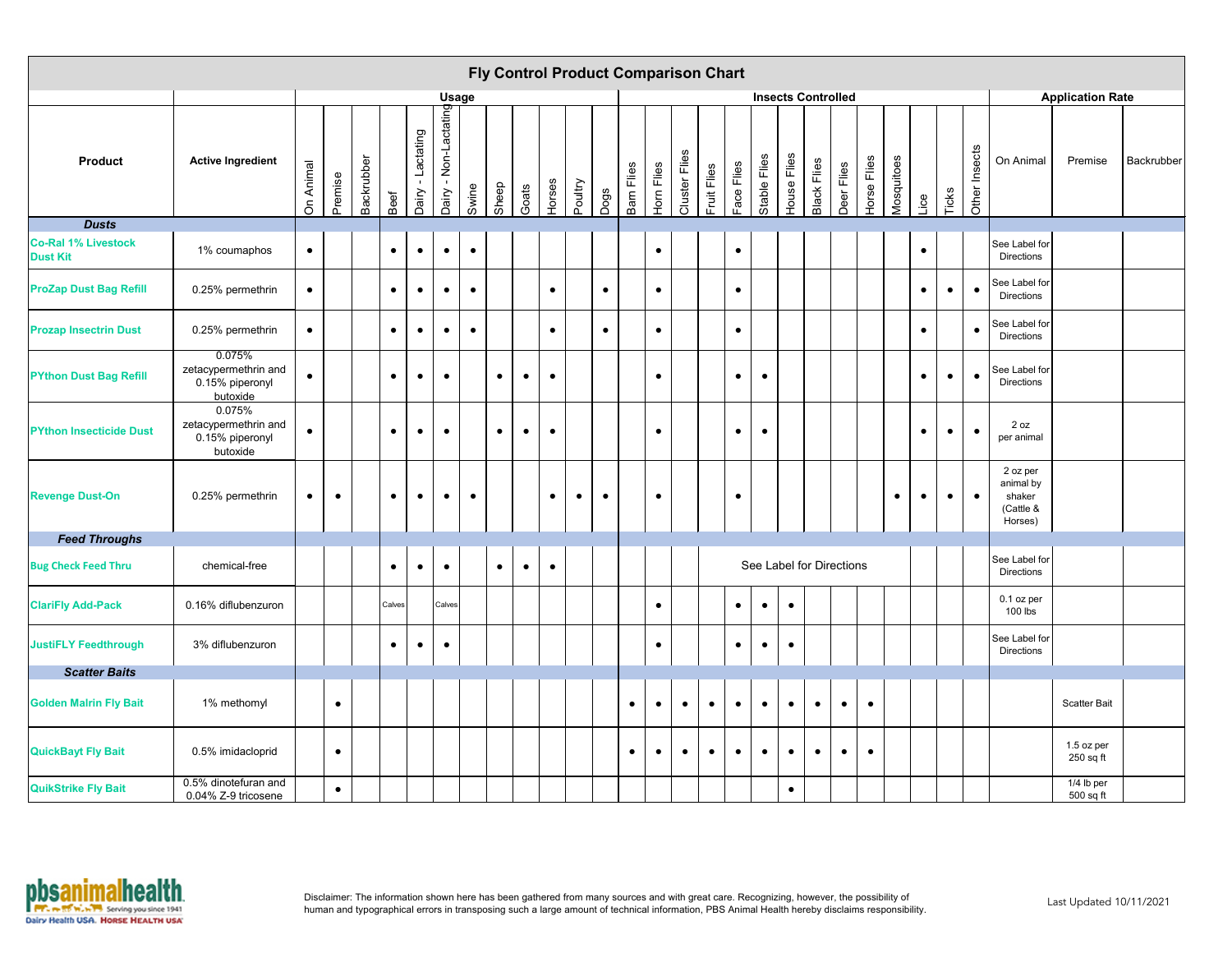|                                                      |                                                       |           |           |            |           |                      |                                        |              |           | <b>Fly Control Product Comparison Chart</b> |           |         |      |            |            |               |             |            |              |                           |                    |            |                |            |           |           |                  |                                                    |                                                 |                                                       |
|------------------------------------------------------|-------------------------------------------------------|-----------|-----------|------------|-----------|----------------------|----------------------------------------|--------------|-----------|---------------------------------------------|-----------|---------|------|------------|------------|---------------|-------------|------------|--------------|---------------------------|--------------------|------------|----------------|------------|-----------|-----------|------------------|----------------------------------------------------|-------------------------------------------------|-------------------------------------------------------|
|                                                      |                                                       |           |           |            |           |                      |                                        | <b>Usage</b> |           |                                             |           |         |      |            |            |               |             |            |              | <b>Insects Controlled</b> |                    |            |                |            |           |           |                  |                                                    | <b>Application Rate</b>                         |                                                       |
| <b>Product</b>                                       | <b>Active Ingredient</b>                              | On Animal | Premise   | Backrubber | Beef      | - Lactating<br>Dairy | Non-Lactating<br>$\mathbf{H}$<br>Dairy | Swine        | Sheep     | Goats                                       | Horses    | Poultry | Dogs | Barn Flies | Horn Flies | Cluster Flies | Fruit Flies | Face Flies | Stable Flies | House Flies               | <b>Black Flies</b> | Deer Flies | Flies<br>Horse | Mosquitoes | Lice      | Ticks     | Insects<br>Other | On Animal                                          | Premise                                         | Backrubber                                            |
| <b>Pour-Ons</b>                                      |                                                       |           |           |            |           |                      |                                        |              |           |                                             |           |         |      |            |            |               |             |            |              |                           |                    |            |                |            |           |           |                  |                                                    |                                                 |                                                       |
| <b>Boss Pour-On</b>                                  | 5% permethrin                                         | $\bullet$ |           |            | $\bullet$ | $\bullet$            | $\bullet$                              |              | $\bullet$ |                                             |           |         |      |            | $\bullet$  |               |             | $\bullet$  | $\bullet$    |                           | $\bullet$          |            | $\bullet$      | $\bullet$  | $\bullet$ | $\bullet$ |                  | 3 ml per<br>$100$ lbs                              |                                                 |                                                       |
| <b>Brute Pour-On</b>                                 | 10% permethrin                                        | $\bullet$ | $\bullet$ | $\bullet$  | $\bullet$ | $\bullet$            | $\bullet$                              |              |           |                                             | $\bullet$ |         |      |            | $\bullet$  |               |             | $\bullet$  | $\bullet$    | $\bullet$                 | $\bullet$          | $\bullet$  | $\bullet$      | $\bullet$  | $\bullet$ | $\bullet$ |                  | See Label for<br>Directions                        | One oz will<br>treat 560 sq ft                  | 48 ml per<br>gallon of<br>diesel or<br>mineral oil    |
| <b>Clean-Up II Pour-On</b>                           | 3% diflubenzuron and<br>5% permethrin                 | $\bullet$ |           |            | $\bullet$ | $\bullet$            | $\bullet$                              |              |           |                                             | $\bullet$ |         |      |            | $\bullet$  |               |             |            | $\bullet$    | $\bullet$                 | $\bullet$          | $\bullet$  | $\bullet$      |            | $\bullet$ | $\bullet$ |                  | 3 ml per<br>$100$ lbs                              |                                                 |                                                       |
| <b>CyLence Pour-On</b>                               | 1% cyfluthrin                                         | $\bullet$ |           |            | $\bullet$ | $\bullet$            | $\bullet$                              |              |           |                                             |           |         |      |            | $\bullet$  |               |             | $\bullet$  |              |                           |                    |            |                |            | $\bullet$ |           |                  | See Label for<br><b>Directions</b>                 |                                                 |                                                       |
| <b>Permectrin CDS Pour-On</b>                        | 7.4% permethrin and<br>7.4% piperonyl butoxide        | $\bullet$ | $\bullet$ | $\bullet$  | $\bullet$ | $\bullet$            | $\bullet$                              |              | $\bullet$ |                                             | $\bullet$ |         |      |            | $\bullet$  |               |             | $\bullet$  | $\bullet$    | $\bullet$                 | $\bullet$          |            | $\bullet$      | $\bullet$  | $\bullet$ | $\bullet$ |                  | 1.5 ml per<br>100 lbs                              | See Label for<br><b>Directions</b>              | 64 ml per<br>gallon of<br>mineral oil                 |
| <b>Permethrin 1% Pour-On</b>                         | 1% permethrin                                         | $\bullet$ | $\bullet$ | $\bullet$  | $\bullet$ | $\bullet$            | $\bullet$                              |              | $\bullet$ |                                             |           |         |      |            | $\bullet$  |               |             | $\bullet$  | $\bullet$    |                           | $\bullet$          |            | $\bullet$      | $\bullet$  | $\bullet$ | $\bullet$ |                  | 1/2 oz per<br>100 lbs                              | 1 gallon treats<br>7,300 sq ft                  | 1 pint per<br>gallon #2<br>diesel or<br>mineral oil   |
| <b>Prozap Backrubber and Pour-</b><br><b>On Xtra</b> | 0.125% permethrin and<br>0.125% piperonyl<br>butoxide | $\bullet$ |           | $\bullet$  | $\bullet$ | $\bullet$            | $\bullet$                              | $\bullet$    |           |                                             |           |         |      | $\bullet$  | $\bullet$  | $\bullet$     | $\bullet$   | $\bullet$  | $\bullet$    | $\bullet$                 | $\bullet$          | $\bullet$  | $\bullet$      | $\bullet$  | $\bullet$ | $\bullet$ |                  | 1 oz per<br>100 lbs                                |                                                 |                                                       |
| <b>Revenge Pour-On</b>                               | 1% permethrin and<br>1% piperonyl butoxide            | $\bullet$ | $\bullet$ | $\bullet$  | $\bullet$ | $\bullet$            | $\bullet$                              |              | $\bullet$ |                                             | $\bullet$ |         |      |            | $\bullet$  |               |             |            | $\bullet$    | $\bullet$                 | $\bullet$          |            | $\bullet$      | $\bullet$  | $\bullet$ |           |                  | 1/2 oz per<br>100 lbs                              | 1 gallon treats<br>7,300 sq ft                  | $1$ pint per<br>gallon #2<br>diesel or<br>mineral oil |
| <b>Saber Pour-On</b>                                 | 1% lambda-<br>cyhalothrin                             | $\bullet$ |           |            | $\bullet$ |                      |                                        |              |           |                                             |           |         |      |            | $\bullet$  |               |             |            |              |                           |                    |            |                |            | $\bullet$ |           |                  | 10 ml under<br>600 lbs or<br>15 ml over<br>600 lbs |                                                 |                                                       |
| <b>StandGuard Pour-On</b>                            | 0.5% gamma-<br>cyhalothrin                            | $\bullet$ |           |            | $\bullet$ |                      |                                        |              |           |                                             |           |         |      |            | $\bullet$  |               |             |            |              |                           |                    |            |                |            | $\bullet$ |           |                  | 10 ml under<br>600 lbs or<br>15 ml over<br>600 lbs |                                                 |                                                       |
| <b>Synergized DeLice</b><br><b>Pour-On</b>           | 1% permethrin and<br>1% piperonyl butoxide            | $\bullet$ | $\bullet$ | $\bullet$  | $\bullet$ | $\bullet$            | $\bullet$                              |              | $\bullet$ |                                             |           |         |      |            | $\bullet$  |               |             | $\bullet$  | $\bullet$    | $\bullet$                 | $\bullet$          |            | $\bullet$      | $\bullet$  | $\bullet$ |           | $\bullet$        | 1/2 oz per<br>100 lbs                              | One gallon will<br>treat approx.<br>7,300 sq ft | 1 pint per<br>gallon #2<br>diesel or<br>mineral oil   |

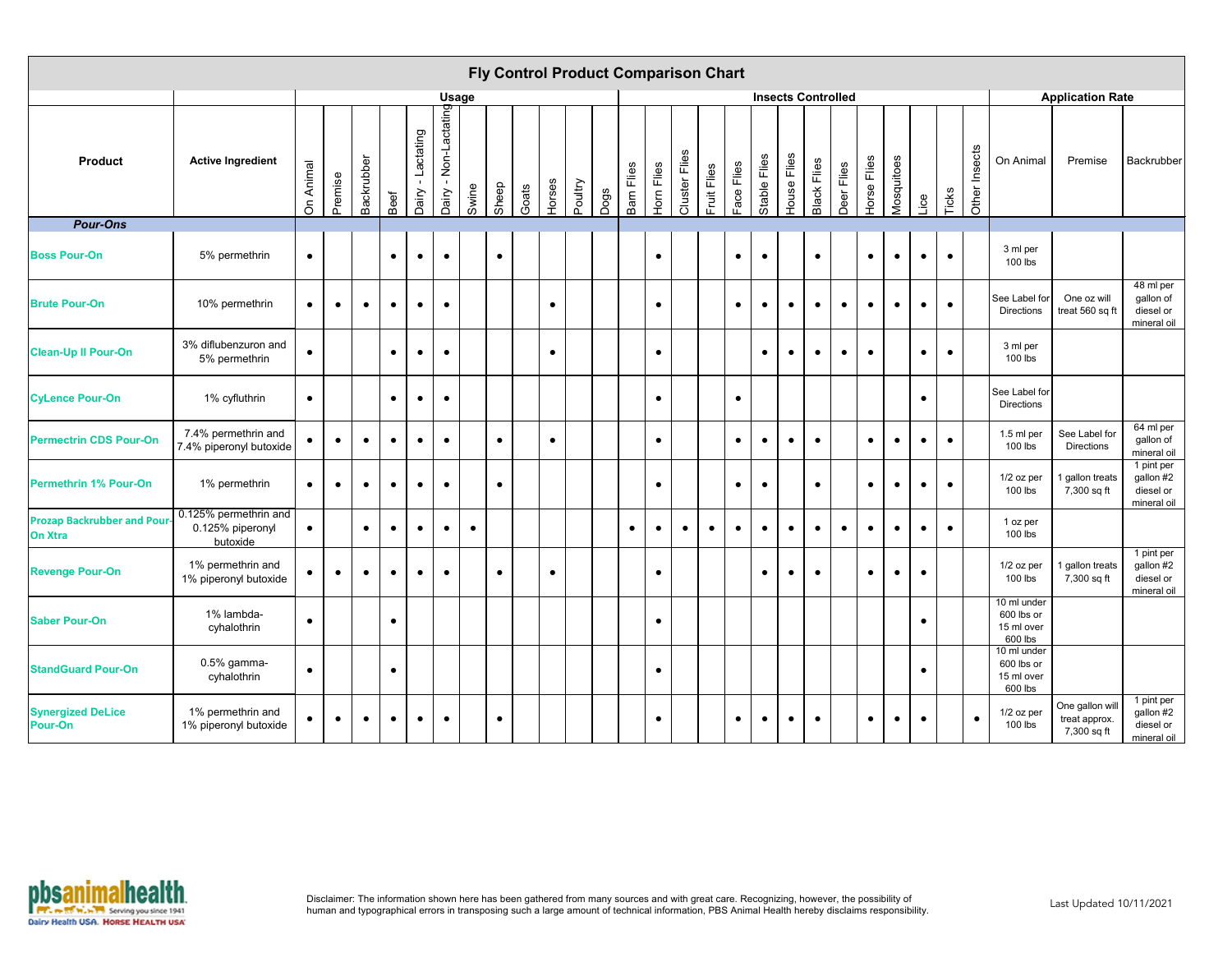|                                            |                                                       |           |           |            |           |                                    |                        |              |           |           |           |         | <b>Fly Control Product Comparison Chart</b> |            |            |               |             |               |              |                    |                    |                           |             |            |           |           |                     |                                                    |                                |                                                       |
|--------------------------------------------|-------------------------------------------------------|-----------|-----------|------------|-----------|------------------------------------|------------------------|--------------|-----------|-----------|-----------|---------|---------------------------------------------|------------|------------|---------------|-------------|---------------|--------------|--------------------|--------------------|---------------------------|-------------|------------|-----------|-----------|---------------------|----------------------------------------------------|--------------------------------|-------------------------------------------------------|
|                                            |                                                       |           |           |            |           |                                    |                        | <b>Usage</b> |           |           |           |         |                                             |            |            |               |             |               |              |                    |                    | <b>Insects Controlled</b> |             |            |           |           |                     |                                                    | <b>Application Rate</b>        |                                                       |
| <b>Product</b>                             | <b>Active Ingredient</b>                              | On Animal | Premise   | Backrubber | Beef      | Lactating<br>$\mathbf{L}$<br>Dairy | Non-Lactating<br>Dairy | Swine        | Sheep     | Goats     | Horses    | Poultry | Dogs                                        | Barn Flies | Horn Flies | Cluster Flies | Fruit Flies | Flies<br>Face | Stable Flies | <b>House Flies</b> | <b>Black Flies</b> | Deer Flies                | Horse Flies | Mosquitoes | Lice      | Ticks     | sects<br>트<br>Other | On Animal                                          | Premise                        | Backrubber                                            |
| <b>Pour-Ons</b>                            |                                                       |           |           |            |           |                                    |                        |              |           |           |           |         |                                             |            |            |               |             |               |              |                    |                    |                           |             |            |           |           |                     |                                                    |                                |                                                       |
| <b>Synergized Permethrin</b><br>1% Pour-On | 1% permethrin and<br>1% piperonyl butoxide            | $\bullet$ | $\bullet$ | $\bullet$  | $\bullet$ | $\bullet$                          | $\bullet$              |              | $\bullet$ |           |           |         |                                             |            |            |               |             | $\bullet$     | $\bullet$    | $\bullet$          | $\bullet$          |                           | $\bullet$   | $\bullet$  | $\bullet$ |           |                     | $1/2$ oz per<br>$100$ lbs                          | 1 gallon treats<br>7,300 sq ft | One pint per<br>gallon #2<br>diesel or<br>mineral oil |
| <b>Ultra Boss Pour-On</b>                  | 5% permethrin and<br>5% piperonyl butoxide            | $\bullet$ |           | $\bullet$  | $\bullet$ | $\bullet$                          | $\bullet$              |              | $\bullet$ | $\bullet$ | $\bullet$ |         |                                             |            | $\bullet$  |               |             | $\bullet$     | $\bullet$    |                    | $\bullet$          |                           | $\bullet$   | $\bullet$  | $\bullet$ | $\bullet$ |                     | 3 ml per<br>$100$ lbs                              |                                | 100 ml per<br>gallon #2<br>diesel or<br>mineral oil   |
| <b>Ultra Saber Pour-On</b>                 | 1% lambda-cyhalothrin<br>and 5% piperonyl<br>butoxide | $\bullet$ |           |            |           |                                    |                        |              |           |           |           |         |                                             |            |            |               |             |               |              |                    |                    |                           |             |            |           |           |                     | 10 ml under<br>600 lbs or<br>15 ml over<br>600 lbs |                                |                                                       |

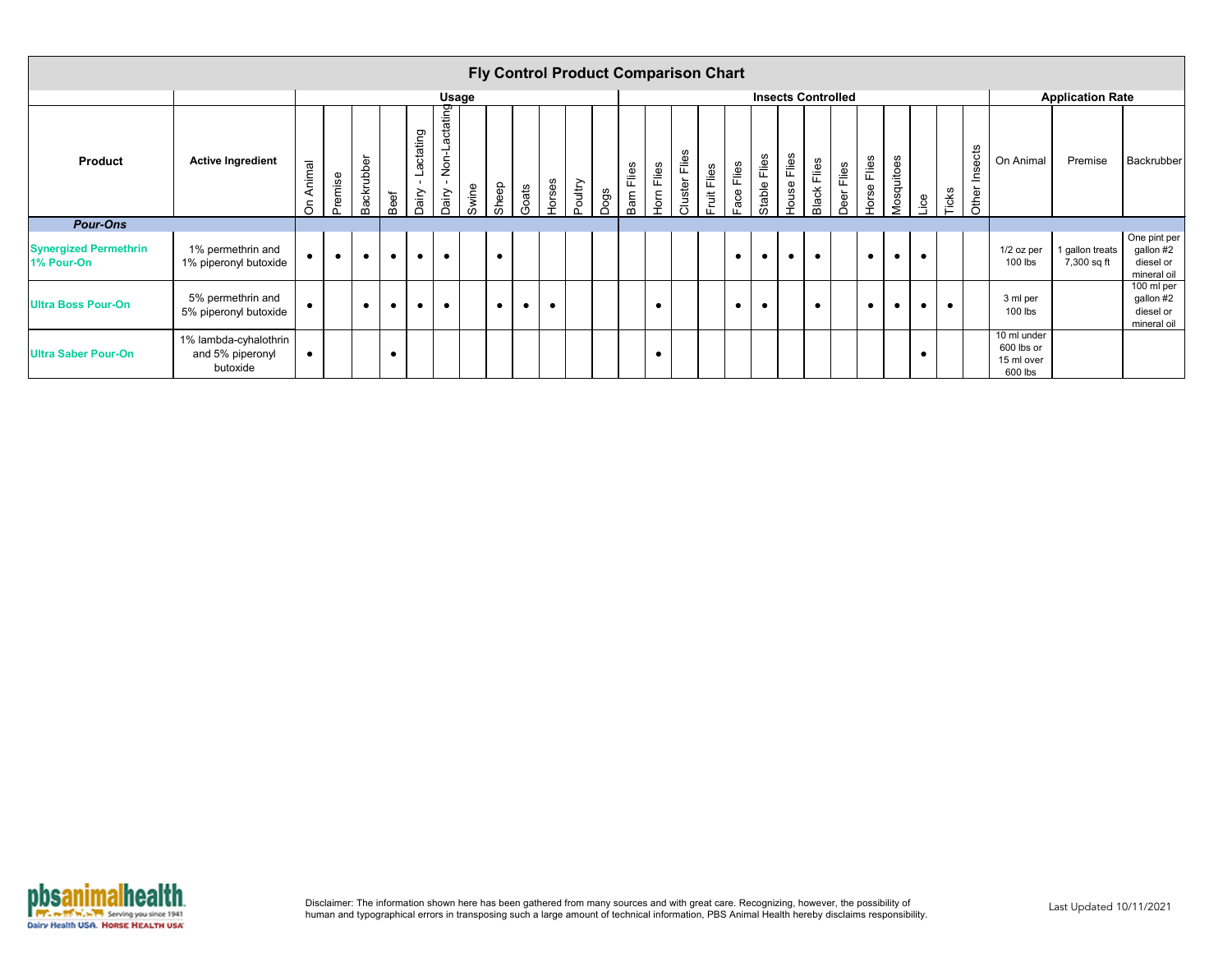|                                                  |                                                                                    |           |           |            |           |                                    |                                        |              |           |           |           |           |           |            | <b>Fly Control Product Comparison Chart</b> |               |             |            |              |             |                           |            |             |            |           |           |               |                                    |                                               |                                        |
|--------------------------------------------------|------------------------------------------------------------------------------------|-----------|-----------|------------|-----------|------------------------------------|----------------------------------------|--------------|-----------|-----------|-----------|-----------|-----------|------------|---------------------------------------------|---------------|-------------|------------|--------------|-------------|---------------------------|------------|-------------|------------|-----------|-----------|---------------|------------------------------------|-----------------------------------------------|----------------------------------------|
|                                                  |                                                                                    |           |           |            |           |                                    |                                        | <b>Usage</b> |           |           |           |           |           |            |                                             |               |             |            |              |             | <b>Insects Controlled</b> |            |             |            |           |           |               |                                    | <b>Application Rate</b>                       |                                        |
| <b>Product</b>                                   | <b>Active Ingredient</b>                                                           | On Animal | Premise   | Backrubber | Beef      | Lactating<br>$\mathbf{L}$<br>Dairy | Non-Lactating<br>$\mathbf{L}$<br>Dairy | Swine        | Sheep     | Goats     | Horses    | Poultry   | Dogs      | Barn Flies | Hom Flies                                   | Cluster Flies | Fruit Flies | Face Flies | Stable Flies | House Flies | <b>Black Flies</b>        | Deer Flies | Horse Flies | Mosquitoes | Lice      | Ticks     | Other Insects | On Animal                          | Premise                                       | Backrubber                             |
| <b>Concentrates &amp; Sprays</b>                 |                                                                                    |           |           |            |           |                                    |                                        |              |           |           |           |           |           |            |                                             |               |             |            |              |             |                           |            |             |            |           |           |               |                                    |                                               |                                        |
| <b>Agita 10 WG</b>                               | 10% thiamethoxam and<br>0.05% Z-9 tricosene                                        |           | $\bullet$ |            |           |                                    |                                        |              |           |           |           |           |           |            |                                             |               |             |            |              | $\bullet$   |                           |            |             |            |           |           | $\bullet$     |                                    | See Label for<br><b>Directions</b>            |                                        |
| <b>Annihilator PolyZone</b>                      | 4.75% deltamethrin                                                                 |           | $\bullet$ |            |           |                                    |                                        |              |           |           |           |           |           |            |                                             | $\bullet$     | $\bullet$   |            |              | $\bullet$   |                           |            |             |            |           | $\bullet$ | $\bullet$     |                                    | 1.5 oz per<br>1 gallon water                  |                                        |
| <b>Atroban 11% EC</b>                            | 11% permethrin                                                                     | $\bullet$ | $\bullet$ | $\bullet$  | $\bullet$ | $\bullet$                          | $\bullet$                              | $\bullet$    | $\bullet$ | $\bullet$ | $\bullet$ | $\bullet$ |           |            | $\bullet$                                   |               |             | $\bullet$  | $\bullet$    | $\bullet$   | $\bullet$                 |            | $\bullet$   |            | $\bullet$ | $\bullet$ |               | See Label for<br><b>Directions</b> | See Label for<br><b>Directions</b>            | See Label for<br><b>Directions</b>     |
| <b>Bug Armor Zero-Bite</b><br><b>Concentrate</b> | 7% sodium lauryl<br>sulfate, 3% geraniol, 2%<br>clove oil and 1%<br>peppermint oil |           | $\bullet$ |            |           |                                    |                                        |              |           |           |           |           |           |            | $\bullet$                                   |               |             |            | $\bullet$    | $\bullet$   |                           | $\bullet$  | $\bullet$   | $\bullet$  | $\bullet$ | $\bullet$ | $\bullet$     |                                    | See Label for<br><b>Directions</b>            |                                        |
| <b>Co-Ral Fly and Tick Spray</b>                 | 6.15% coumaphos                                                                    | $\bullet$ |           | $\bullet$  | $\bullet$ | $\bullet$                          | $\bullet$                              | $\bullet$    |           |           | $\bullet$ |           |           |            | $\bullet$                                   |               |             | $\bullet$  |              |             |                           |            |             |            | $\bullet$ | $\bullet$ |               | See Label for<br><b>Directions</b> | 13 gallons with See Label for<br>approved oil |                                        |
| <b>Elector PSP</b>                               | 44.2% spinosad                                                                     |           | $\bullet$ |            | $\bullet$ | $\bullet$                          | $\bullet$                              | $\bullet$    | $\bullet$ |           | $\bullet$ | $\bullet$ |           |            |                                             |               |             |            | $\bullet$    | $\bullet$   | $\bullet$                 |            |             |            |           |           | $\bullet$     |                                    | See Label for<br>Directions                   |                                        |
| <b>FarmGard Permethrin</b><br><b>Concentrate</b> | 13.3% permethrin                                                                   | $\bullet$ | $\bullet$ | $\bullet$  | $\bullet$ | $\bullet$                          | $\bullet$                              | $\bullet$    | $\bullet$ | $\bullet$ | $\bullet$ | $\bullet$ | $\bullet$ |            | $\bullet$                                   |               |             | $\bullet$  | $\bullet$    | $\bullet$   |                           |            | $\bullet$   | $\bullet$  | $\bullet$ | $\bullet$ | $\bullet$     | See Label for<br><b>Directions</b> | See Label for<br><b>Directions</b>            | See Label for<br><b>Directions</b>     |
| <b>GardStar 40% EC</b>                           | 40% permethrin                                                                     | $\bullet$ | $\bullet$ | $\bullet$  | $\bullet$ | $\bullet$                          | $\bullet$                              | $\bullet$    | $\bullet$ | $\bullet$ | $\bullet$ | $\bullet$ | $\bullet$ |            | $\bullet$                                   |               |             | $\bullet$  | $\bullet$    | $\bullet$   | $\bullet$                 | $\bullet$  | $\bullet$   | $\bullet$  | $\bullet$ | $\bullet$ | $\bullet$     | <b>Directions</b>                  | See Label for See Label for<br>Directions     | 4 oz to<br>10 gallons<br>approved oil  |
| <b>Grenade ER</b>                                | 9.7% lambda-cyhalothrin                                                            |           | $\bullet$ |            |           |                                    |                                        |              |           |           |           |           |           |            | $\bullet$                                   | $\bullet$     |             | $\bullet$  | $\bullet$    |             | $\bullet$                 | $\bullet$  | $\bullet$   | $\bullet$  |           | $\bullet$ | $\bullet$     |                                    | See Label for<br><b>Directions</b>            |                                        |
| <b>Neporex 2SG</b>                               | 2% cyromazine                                                                      |           | $\bullet$ |            | $\bullet$ | $\bullet$                          | $\bullet$                              | $\bullet$    |           |           |           | $\bullet$ |           |            |                                             |               |             |            | $\bullet$    | $\bullet$   |                           |            |             |            |           |           | $\bullet$     |                                    | $\overline{1}$ lb treats<br>200 sq ft         |                                        |
| <b>Permectrin II Concentrate</b>                 | 10% permethrin                                                                     | $\bullet$ | $\bullet$ | $\bullet$  | $\bullet$ | $\bullet$                          | $\bullet$                              | $\bullet$    | $\bullet$ |           | $\bullet$ | $\bullet$ | $\bullet$ |            | $\bullet$                                   |               |             | $\bullet$  | $\bullet$    | $\bullet$   |                           |            | $\bullet$   | $\bullet$  | $\bullet$ | $\bullet$ | $\bullet$     | 8 oz in<br>50 gallons<br>water     | 8 oz in<br>6.25 gallons<br>water              | $1.6$ oz in<br>1 gallon<br>mineral oil |
| <b>Permethrin 10%</b><br><b>Concentrate</b>      | 10% permethrin                                                                     | $\bullet$ | $\bullet$ |            | $\bullet$ | $\bullet$                          | $\bullet$                              | $\bullet$    | $\bullet$ | $\bullet$ | $\bullet$ | $\bullet$ | $\bullet$ |            | $\bullet$                                   |               |             | $\bullet$  |              | $\bullet$   |                           |            |             | $\bullet$  | $\bullet$ | $\bullet$ | $\bullet$     | 1.28-8 oz per<br>gallon water      | 1.28-8 oz per<br>gallon water                 |                                        |



Disclaimer: The information shown here has been gathered from many sources and with great care. Recognizing, however, the possibility of whisted the information hast Updated 10/11/2021<br>human and typographical errors in tra